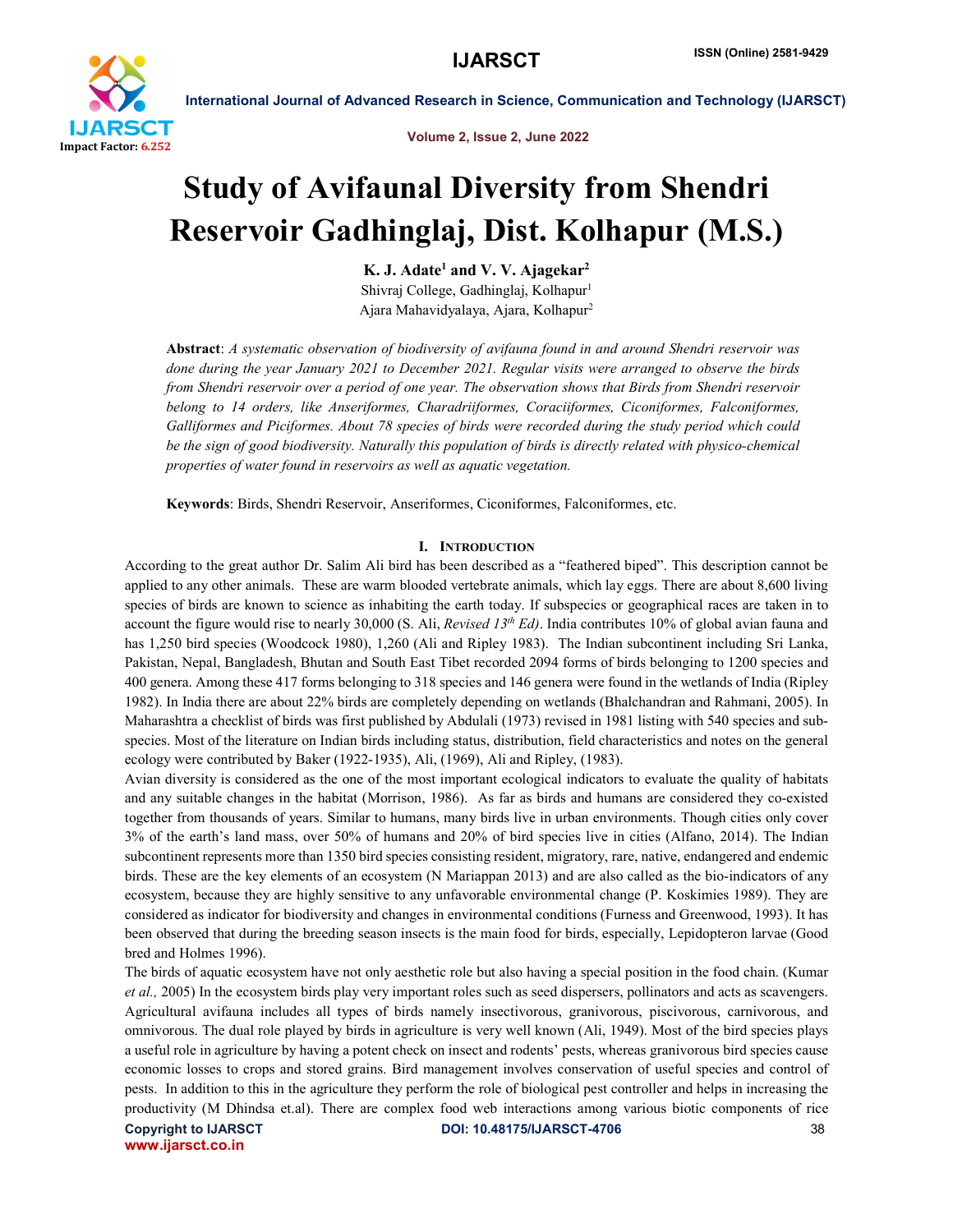

# Volume 2, Issue 2, June 2022

ecosystem maintaining a balance in the population of animals through biological control (Schoenly *et al.* 1998; Catling and Islam, 1999). According to Borad *et al.* (2000) foraging activity of birds in harvesting rice fields help in reducing the inoculum load of insect pests and weeds by selectively feeding on them. Pande et al. (2003) documented the birds from Western Ghats, Konkan, Goa and Malabar region. It has been observed that the survival and reproductive rate of fisheating birds like Herons is get reduced due to decrease in population of fishes. (Smith 1990)

Birds are mostly found in the vicinity of fresh water reservoirs. The reservoir provides food, nesting ground and mating ground for the birds. Population of birds is always high where the ecosystem is highly developed. Present study helps to find out the population of birds and productivity of the dam.

# II. STUDY AREA

The present investigation was done for a period of one year January 2021 to December 2021. The selected water body is a shallow water dam named as "Shendri Talav" which is about 6 km away from Gadhinglaj city.



The selected dam for the proposed research is named Shendri reservoir which was constructed in the year 1982. The total expenditure spent on this construction was Rs. 41, 44,950=00 at that time.

| <b>SR. NO.</b> | <b>DETAILS OF SHENDRI RESERVOIR</b> |                        |  |
|----------------|-------------------------------------|------------------------|--|
| 1              | Latitudinal                         | $16^016'0''$           |  |
| 2              | Longitudinal                        | $74^021'0''$           |  |
| 3              | Catchments area                     | 2.56 Sq.km.            |  |
| $\overline{4}$ | Annual Rainfalls                    | 933 mm.                |  |
| 5              | Total Length of dam                 | 575 meters.            |  |
| 6              | Total height of the dam             | 22.3 meter             |  |
| 7              | Maximum height of dam               | $22.3$ meter.          |  |
| 8              | Command area for irrigation         | $255$ hect.            |  |
| 9              | Nature of Lake                      | Shallow.               |  |
| 10             | Full Capacity at F.S.L.             | 66.5 million Cubic Ft. |  |
| 11             | Out flow                            | 40 meters              |  |
| 12             | Type of dam                         | Small earthen dam      |  |

# Table 1: Salient Features of the Shendri Reservoir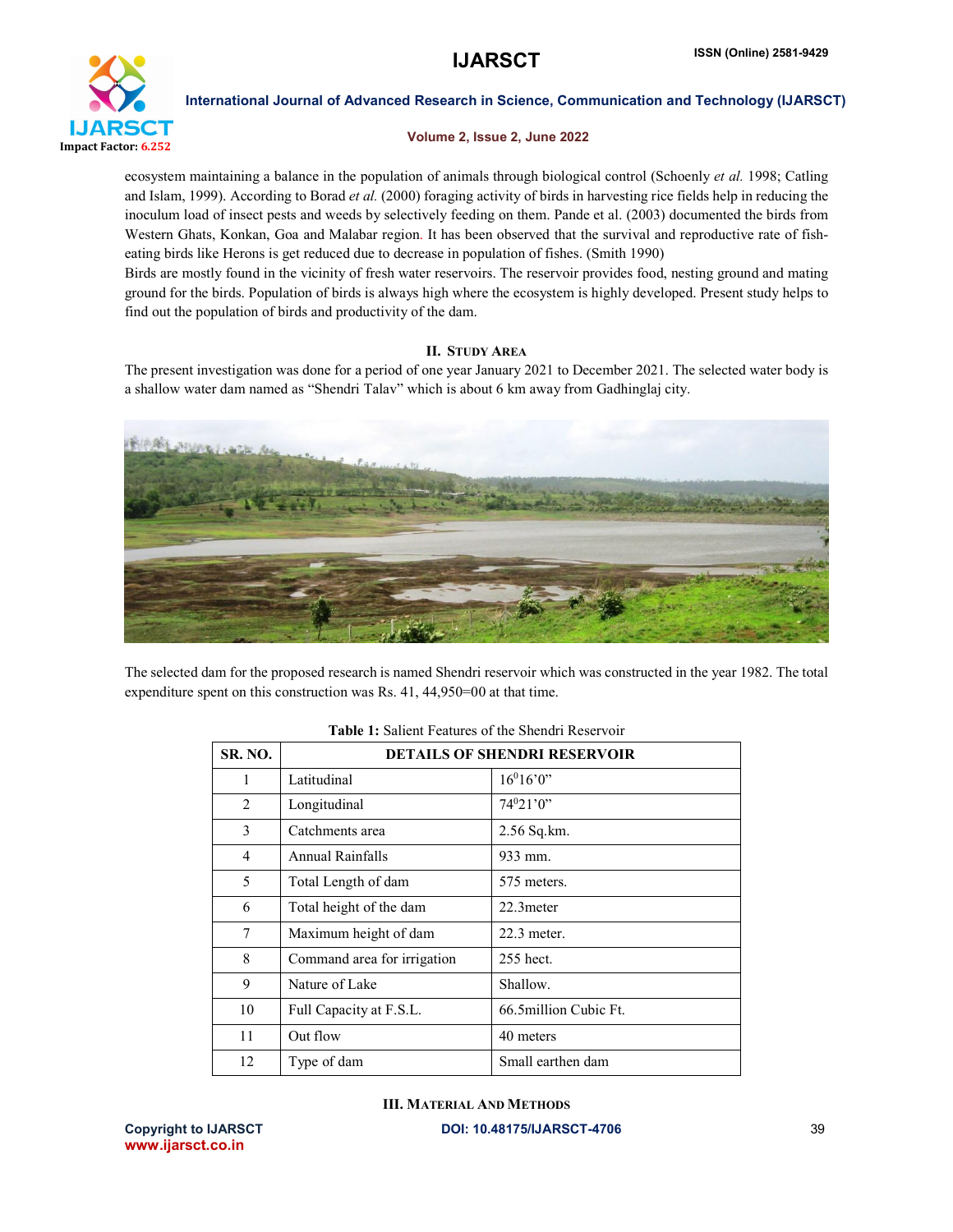

### Volume 2, Issue 2, June 2022

Birds are flying animals so they cannot live in one place. For the observation of birds, observers have to arrange frequent visits to the study area. With slight disturbance birds can fly away, so for bird observation we must require a good quality of a binocular and a camera. Observer must have patience in his work.

For the study of bird's frequent visits were arranged to the Shendri reservoir during January 2021 to December 2021. The birds were observed periodically between 6.00 to 10.00 in the morning and 4.00 to 7.00 in the evening. The bird species were observed with a field binocular (8\*40). Photographs were taken with the help of Canon EOS 1300 D with 55-250 mm zoom lens. Bird identification is done by Ali and Ripley (1983), Coomber (1991), Ali and Ripley (1996), Ali (1996) and Grimmett.et.al (1999). The birds were classified on the basis of standard field guides by, Ali (2002). Birds were spotted, counted, and identified by using direct count methods from walking within the study area. As soon as the bird is seen the general characteristics of the bird are noted and birds are identified on the spot with the help of book "The book of Indian birds" By Salim Ali 13<sup>th</sup> edition 2003.

# IV. RESULT AND DISCUSSION

Following is the checklist of Birds observed during the study period.

| SR. NO.        | <b>COMMON NAME</b>               | <b>SCIENTIFIC NAME</b>   | <b>ORDER</b>          | <b>FAMILY</b> |
|----------------|----------------------------------|--------------------------|-----------------------|---------------|
| 1              | <b>Black Kite</b>                | Milvusmigrans            | Accipitriformes       | Accipitridae  |
| $\overline{2}$ | <b>Black-shouldered Kite</b>     | Elanuscaeruleus          | Accipitriformes       | Accipitridae  |
| 3              | Common Pochard                   | Ayth nettapus            | Anseriformes          | Anatidae      |
| 4              | Cotton Pygmy-goose               | Coromandelianus yaferina | Anseriformes          | Anatidae      |
| 5              | Eurasian Teal                    | Anas crecca              | Anseriformes          | Anatidae      |
| 6              | Eurasian wigeon                  | Anas Penelope            | Anseriformes          | Anatidae      |
| $\overline{7}$ | Gadwall                          | Anas strepera            | Anseriformes          | Anatidae      |
| 8              | Garganey                         | Anas querquedula         | Anseriformes          | Anatidae      |
| 9              | Knob billed duck                 | Sarkidiornis melanotos   | Anseriformes          | Anatidae      |
| 10             | Lesser whistling duck            | Dendrocygna javanica     | Anseriformes          | Anatidae      |
| 11             | Northern pintail                 | Anas acuta               | Anseriformes          | Anatidae      |
| 12             | Northern Shoveler                | Anas clypeata            | Anseriformes          | Anatidae      |
| 13             | Ruddy Shelduck                   | Tadorna ferruginea       | Anseriformes          | Anatidae      |
| 14             | Spot-billed Duck                 | Anas poecilorhyncha      | Anseriformes          | Anatidae      |
| 15             | Little Swift                     | Apusaffinis.             | Apodiformes           | Apodidae      |
| 16             | Common Hoopoe                    | Upupaepops.              | <b>Bucerotiformes</b> | Upupidae      |
| 17             | Indian gray hornbill             | Ocycerosbirostris        | <b>Bucerotiformes</b> | Bucerotidae   |
| 18             | Red-wattled Lapwing              | Vanellusindicus          | Charadriiformes       | Charadriidae  |
| 19             | Yellow-wattled Lapwing           | Vanellusmalabaricus      | Charadriiformes       | Charadriidae  |
| 20             | <b>Black-crowned Night Heron</b> | Nycticorax nycticorax    | Ciconiiformes         | Ardeidae      |
| 21             | Cattle Egret                     | <b>Bubulcus</b> ibis     | Ciconiiformes         | Ardeidae      |
| 22             | Goliath Heron                    | Ardea goliath            | Ciconiiformes         | Ardeidae      |
| 23             | Great egret                      | Ardea alba               | Ciconiiformes         | Ardeidae      |
| 24             | Gray heron                       | Ardea cinerea            | Ciconiiformes         | Ardeidae      |
| 25             | Intermediate heron               | Egretta intermedia       | Ciconiiformes         | Ardeidae      |
| 26             | Little egret                     | Egretta garzetta         | Ciconiiformes         | Ardeidae      |
| 27             | Purple heron                     | Ardea purpurea           | Ciconiiformes         | Ardeidae      |
| 28             | White billed heron               | Ardea insignis           | Ciconiiformes         | Ardeidae      |

|  |  |  | <b>Table 2:</b> Checklist of Birds of Shendri Reservoir |  |
|--|--|--|---------------------------------------------------------|--|
|--|--|--|---------------------------------------------------------|--|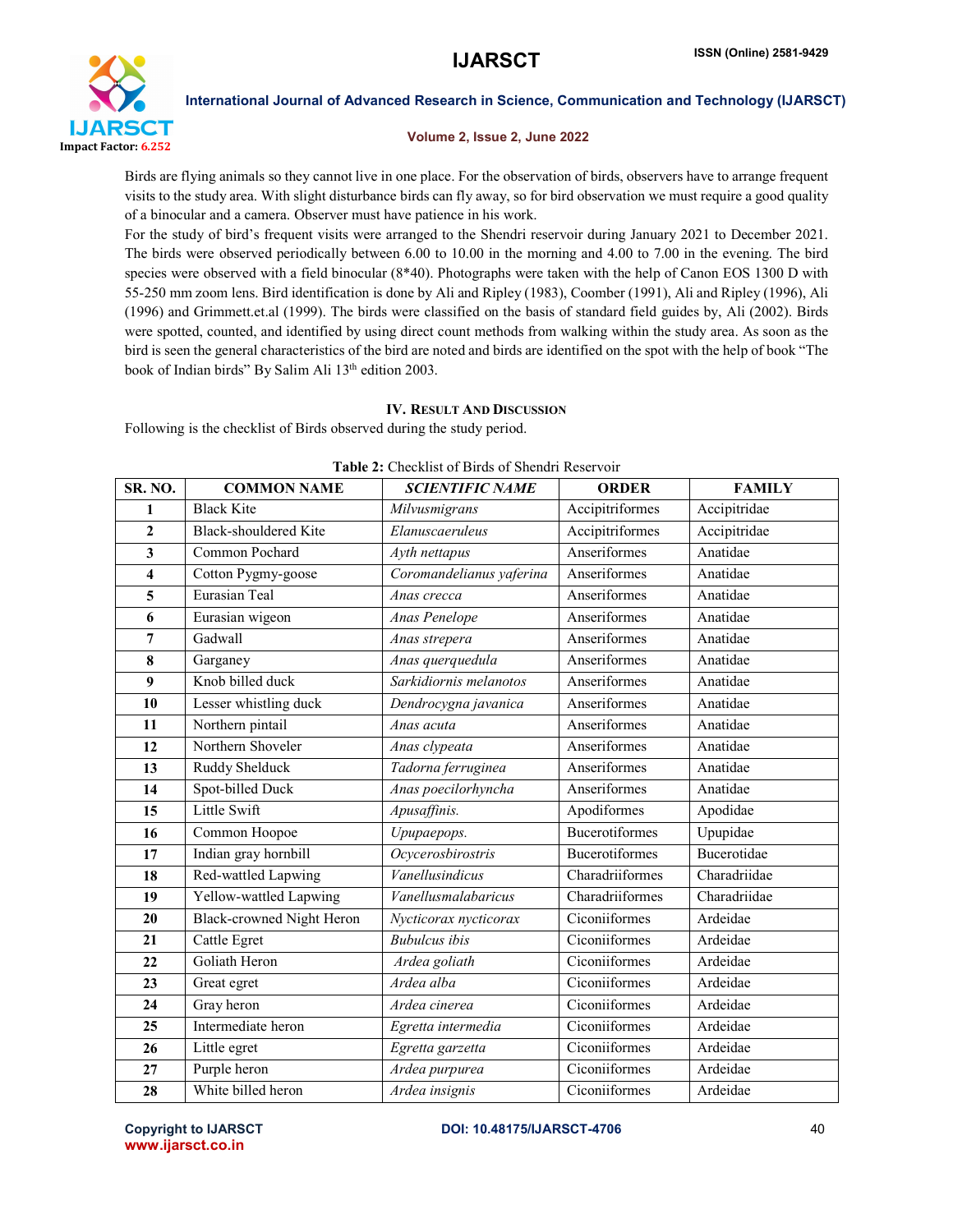

# Volume 2, Issue 2, June 2022

| 29 | <b>Blue Rock Pigeon</b>      | Columba livia.                   | Columbiformes | Columbidae     |
|----|------------------------------|----------------------------------|---------------|----------------|
| 30 | <b>Laughing Dove</b>         | Streptopeliasenegalensis.        | Columbiformes | Columbidae     |
| 31 | <b>Ring Dove</b>             | Streptopeliadecaocto             | Columbiformes | Columbidae     |
| 32 | <b>Spotted Dove</b>          | Streptopeliasinensis.            | Columbiformes | Columbidae     |
| 33 | White Dove                   | Streptopelia risoria             | Columbiformes | Columbidae     |
| 34 | Yellow-footed Green-Pigeon   | Treronphoenicopterus             | Columbiformes | Columbidae     |
| 35 | Common Kingfisher            | Alcedoatthis                     | Coraciiformes | Alcedinidae    |
| 36 | Green Bee-eater              | Meropsorientalis                 | Coraciiformes | Meropidae      |
| 37 | Indian Roller.               | Coraciasbenghalensis.            | Coraciiformes | Coraciidae     |
| 38 | Pied Kingfisher              | Cerylerudis                      | Coraciiformes | Alcedinidae    |
| 39 | White-throated Kingfisher    | Halcyon smyrnensis               | Coraciiformes | Alcedinidae    |
| 40 | Asian Koel                   | Eudynamysscolopacea              | Cuculiformes  | Cuculidae      |
| 41 | Common Hawk-cuckoo           | Hierococcyxvarius                | Cuculiformes  | Cuculidae      |
| 42 | <b>Greater Coucal</b>        | Centropussinensis                | Cuculiformes  | Cuculidae      |
| 43 | Common Quail                 | Coturnixcoturnix.                | Galliformes   | Phasianidae    |
| 44 | <b>Indian Peafowl</b>        | Pavocristatus                    | Galliformes   | Phasianidae    |
| 45 | 'Indian' Baya Weaver         | Ploceusphilippinus               | Passeriformes | Ploceidae      |
| 46 | Ashy Prinia                  | $\overline{Pr}$ iniasocialis     | Passeriformes | Cisticolidae   |
| 47 | Ashy-crowned Sparrow-lark    | Eremopteryxgriseus.              | Passeriformes | Alaudidae      |
| 48 | <b>Barn Swallow</b>          | Hirundorustica.                  | Passeriformes | Hirundinidae   |
| 49 | Bay-backed Shrike            | Laniusvittatus                   | Passeriformes | Laniidae       |
| 50 | <b>Black Drongo</b>          | Dicrurusmacrocercus              | Passeriformes | Dicuridae      |
| 51 | <b>Brahminy Starling</b>     | Sturnuspagodarum                 | Passeriformes | Sturnidae      |
| 52 | Chestnut-shouldered Petronia | Petroniaxanthocollis             | Passeriformes | Passeridae     |
| 53 | Common Myna                  | Acridotherestristis              | Passeriformes | Sturnidae      |
| 54 | Common Tailorbird            | <i><b>Orthotomussutorius</b></i> | Passeriformes | Cisticolidae   |
| 55 | <b>Great Tit</b>             | Paruscinereus                    | Passeriformes | Paridae        |
| 56 | <b>House Crow</b>            | Corvussplendens.                 | Passeriformes | Corvidae       |
| 57 | House Sparrow                | Passer domesticus                | Passeriformes | Passeridae     |
| 58 | Indian Chat                  | Ceromellafusca                   | Passeriformes | Muscicapidae   |
| 59 | Indian Golden Oriole         | Oriolusoriolus                   | Passeriformes | Oriolidae      |
| 60 | Indian Robin.                | Saxicoloidesfulicatus            | Passeriformes | Muscicapidae   |
| 61 | Jungle Babbler               | Turdoidesstriata                 | Passeriformes | Leiothrichidae |
| 62 | Large Grey Babbler           | Turdoidesmalcolmi                | Passeriformes | Leiothrichidae |
| 63 | Large-billed Crow            | Corvusculminatus                 | Passeriformes | Corvidae       |
| 64 | Long-tailed Shrike           | Laniusschach                     | Passeriformes | Laniidae       |
| 65 | Oriental Magpie-Robin        | Cospsychussaularis               | Passeriformes | Muscicapidae   |
| 66 | <b>Purple Sunbird</b>        | Cinnyrisasiaticus                | Passeriformes | Nectariniidae  |
| 67 | Purple-rumped Sunbird        | Leptocomazeylonica               | Passeriformes | Nectariniidae  |
| 68 | Red Avadavat                 | Amandavaamandava                 | Passeriformes | Estrildidae    |
| 69 | Red-vented Bulbul.           | Pycnonotuscafer                  | Passeriformes | Pycnonotidae   |
| 70 | Red-whiskered Bulbul         | Pycnonotusjocosus                | Passeriformes | Pycnonotidae   |
| 71 | Scaly-breasted Munia         | Lonchurapunctulata               | Passeriformes | Estrildidae    |
| 72 | White-browed Wagtail         | Motacillamaderaspatensis         | Passeriformes | Motacillidae   |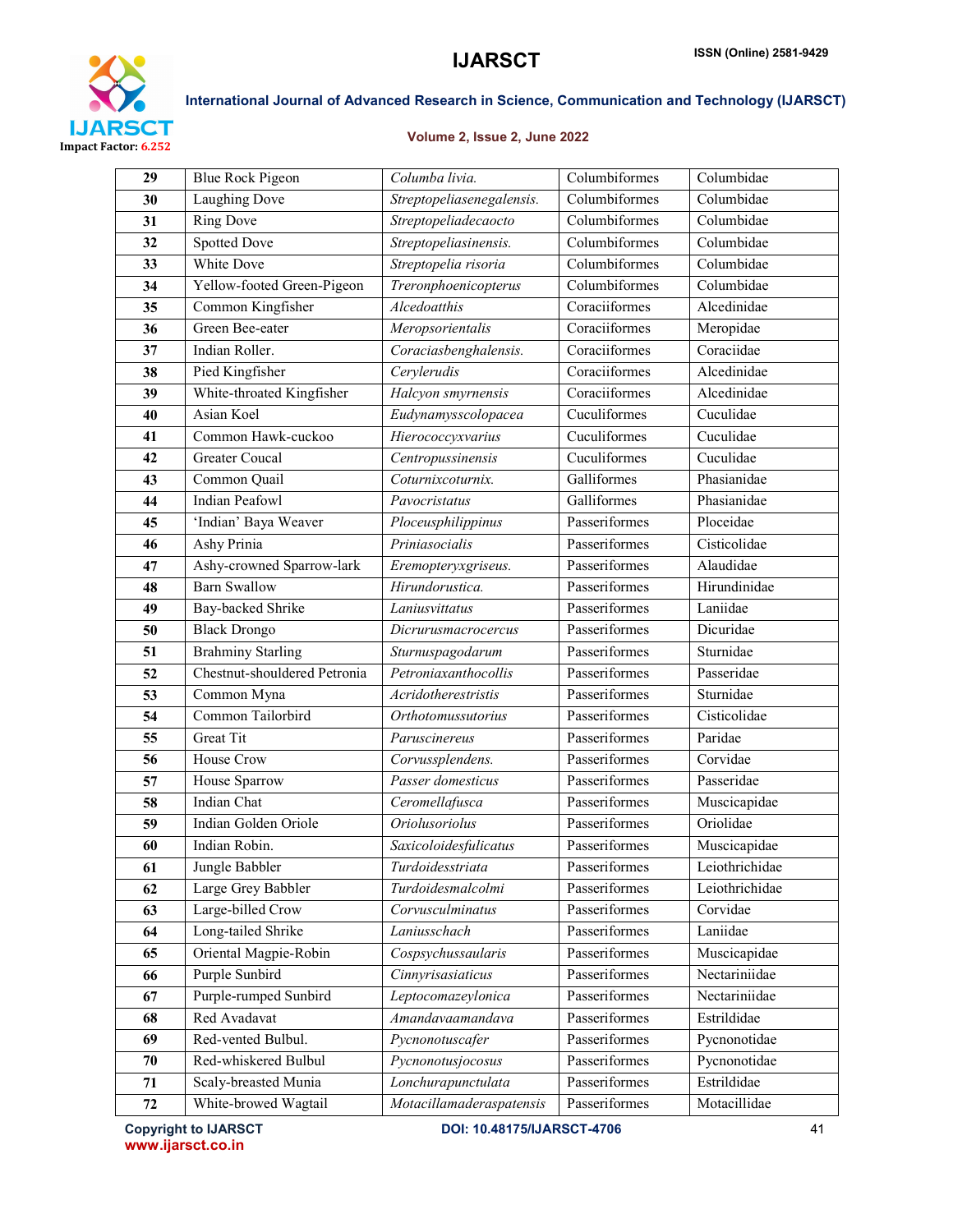

# Volume 2, Issue 2, June 2022

| 73 | Wire-tailed Swallow | Hirundosmithii        | Passeriformes  | Hirundinidae       |
|----|---------------------|-----------------------|----------------|--------------------|
| 74 | Yellow-eyed Babbler | Chrysommasinensis     | Passeriformes  | Paradoxornithidae  |
| 75 | <b>Black Ibis</b>   | Pseudibispapillosa    | Pelecaniformes | Thresakiornithidae |
| 76 | Coppersmith Barbet  | Megalaimahaemacephala | Piciformes     | Megalaimidae       |
| 77 | Common Barn Owl     | Tyto alba             | Strigiformes   | Tytonidae          |
| 78 | Spotted Owlet       | Athenebrama           | Strigiformes   | Strigidae          |





www.ijarsct.co.in

Copyright to IJARSCT **DOI: 10.48175/IJARSCT-4706** 42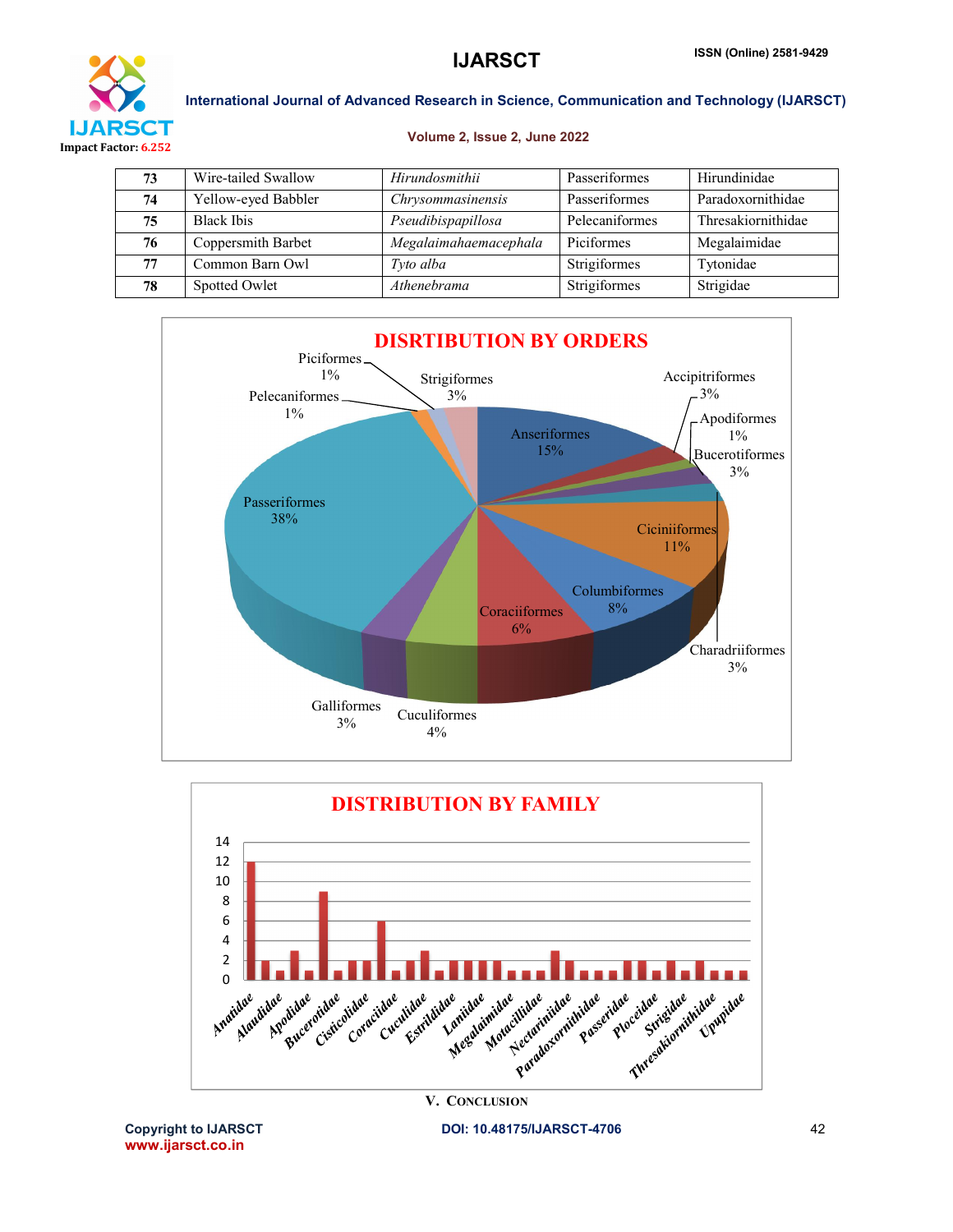

### Volume 2, Issue 2, June 2022

After going through the check list and observations, it is evident that birds from Shendri reservoir belong to the 14 orders, 35 families and 78 species which could be treated as a good state of biodiversity. It is correlated with physicochemical properties of water from Shendri reservoir. It is also correlated with aquatic vegetation and surrounding forest which provides abundant food for the birds. It indicates a good sign of avian biodiversity. It is possible that as time passes there will be an increase in aquatic vegetation in this reservoir which will provide a good opportunity for the migratory birds. One of the interesting observations is seen during the study is that the number of birds seen in the summer season is more as compare to the rainy and winter season. This is because in summer season water level decreases and it becomes shallower and opens more food opportunities to the birds.

# ACKNOWLEDGMENT

The authors are very much thankful to Irrigation Department Gadhinglaj for providing the details of Shendri reservoir. Authors are also thankful to the Principal Prof. (Dr.) S.M. Kadam of Shivraj College, Gadhinglaj for his continuous support and inspiration during this work.

# **REFERENCES**

- [1] Abdulali, (1973). Checklist of birds of Maharashtra with notes on their status around Bombay (revised in 1981). Publ. Bombay Natural History Society, Mumbai.
- [2] Alfano, Andrea. "Not Just Sparrows and Pigeons: Cities Harbour 20 Percent of World's Bird Species." The Cornell Lab of Ornithology's All About Birds. April 29, 2014.
- [3] Ali S. (2002). The book of Indian birds, 13th edition. Oxford University Press
- [4] Ali, S. (1949): Indian Hill Birds. Oxford University Press, Bombay
- [5] Ali, S. (1969): The Birds of Kerala. Oxford University Press, Bombay.
- [6] Ali, S.and S.D. Ripley. (1983): Handbook of the birds in India and Pakistan. Compact Ed., Oxford University Press, New Delhi.
- [7] Ali, S.and S.D. Ripley. (1983): Handbook of the birds in India and Pakistan. Compact Ed., Oxford University Press, New Delhi.
- [8] Baker, E.C.S. (1922-1935): Fauna of British India. Birds. (8Vols). Taylor and Francis: London.
- [9] Balchandran, S and Rahmani, A (2005) Habitat evolution of Chilka Lake with special reference to birds as bioindicators. Final report (2001-2005). Bombay Natural History Society, Mumbai
- [10] Borad, C.K, Mukherjee, A and B.M. Parasharya. (2000): Conservation of the avian biodiversity in paddy (Oryza sativa) crop agro ecosystem. Indian J. Agri.Sci. 70(6):378-381.
- [11] Furness, R.W and Greenwood J.J.D (1993) Birds as monitors of environmental change champan and Hall. London
- [12] Good Bred C.O and R.T Holmes (1996). Factors affecting food providing of nesting black throated blue warblers. The Wilson Journal of Ornithology.108 (3):467-479.
- [13] Kumar, A., Sati J.P., Tak P.C. and Alfred, J.R.B. (2005). Hand book of Indian wetland birds and their conservation Kolkata, Zoological Survey of India. 472.
- [14] M Dhindsa, H K Saini, "Agricultural Ornithology: an Indian Perspective", Journal of Biosciences, Vol. 19, No.4, pp.391-402, 1994.
- [15] Morrison, M. L. (1986): Bird populations as indicators of environmental change. In Current Ornithology, Vol. 3 (Eds.) R. J. Johnston, Plenum Publishing Corporation, London.
- [16] N Mariappan, B K Ahamed Kalfan, S Krishnakumar, "Assessment of Bird Population in Different Habitats of Agricultural Ecosystem", International Journal of Scientific esearch in Environmental Sciences (IJSRES), Vol. 1, Issue.11, pp.306-316, 2013.
- [17] P Koskimies, "Birds as a tool in environmental monitoring", Annales Zoologici Fennici, Vol. 26, pp.153-166, 1989.
- [18] Pande, S. A., Tambe, S., Francis, M. C. and Sant, N. 2003. Birds of Western Ghats, Kokan and Malabar (Including Birds of Goa). Ist edn. Mumbai: Bombay Natural History Society, Oxford University Press.
- [19] Ripley, S.D. (1982): A synopsis of the birds of India and Pakistan. Bombay Natural History Society. Oxford University Press, Bombay.